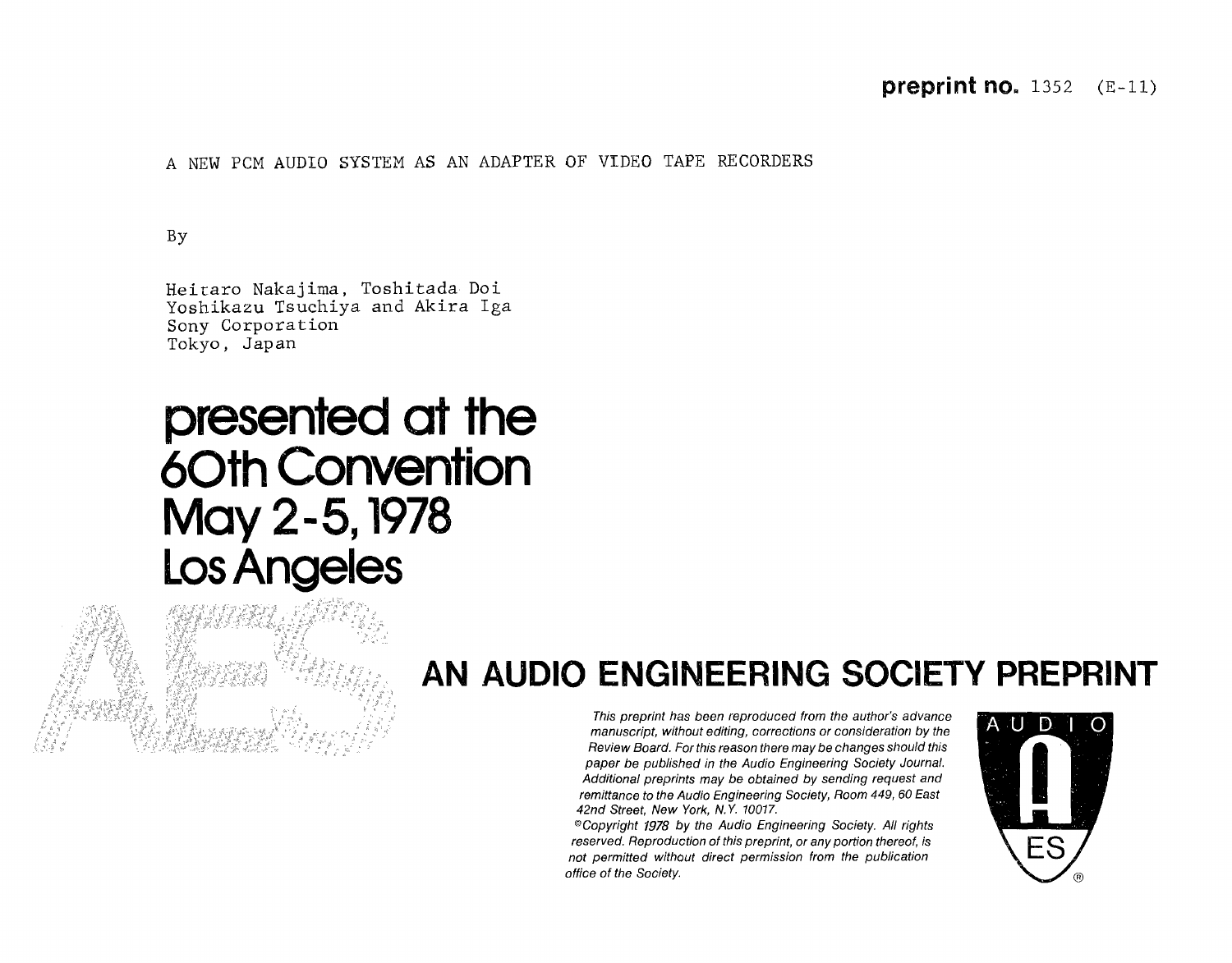#### A NEW PCM AUDIO SYSTEM AS AN ADAPTER OF VIDEO TAPE RECORDERS

By

Heitaro Nakajima, Toshitada Doi Yoshikazu Tsuchiya and Akira Iga Sony Audio Technology Center Tokyo, Japan

#### **ABSTRACT**

Low cost digital audio recording/play back systems are developed by means or adapter style configuration combined with video tape<br>recorders. The adapter works as a signal converter between<br>audio signals, PCM signals and pseudo-video signals, and thus VTR's can be used withou**t** any modifications. Two kinds of systems are developed, for cons**u**mer use and for professionsl use. The former is based on home-use VTR's like Betamax, and the latter , on VTR's with performances equal to or better than U - matic systems. Their detailed struc**t**ure, data configuration, and dropout compensation methods are presen**t**ed.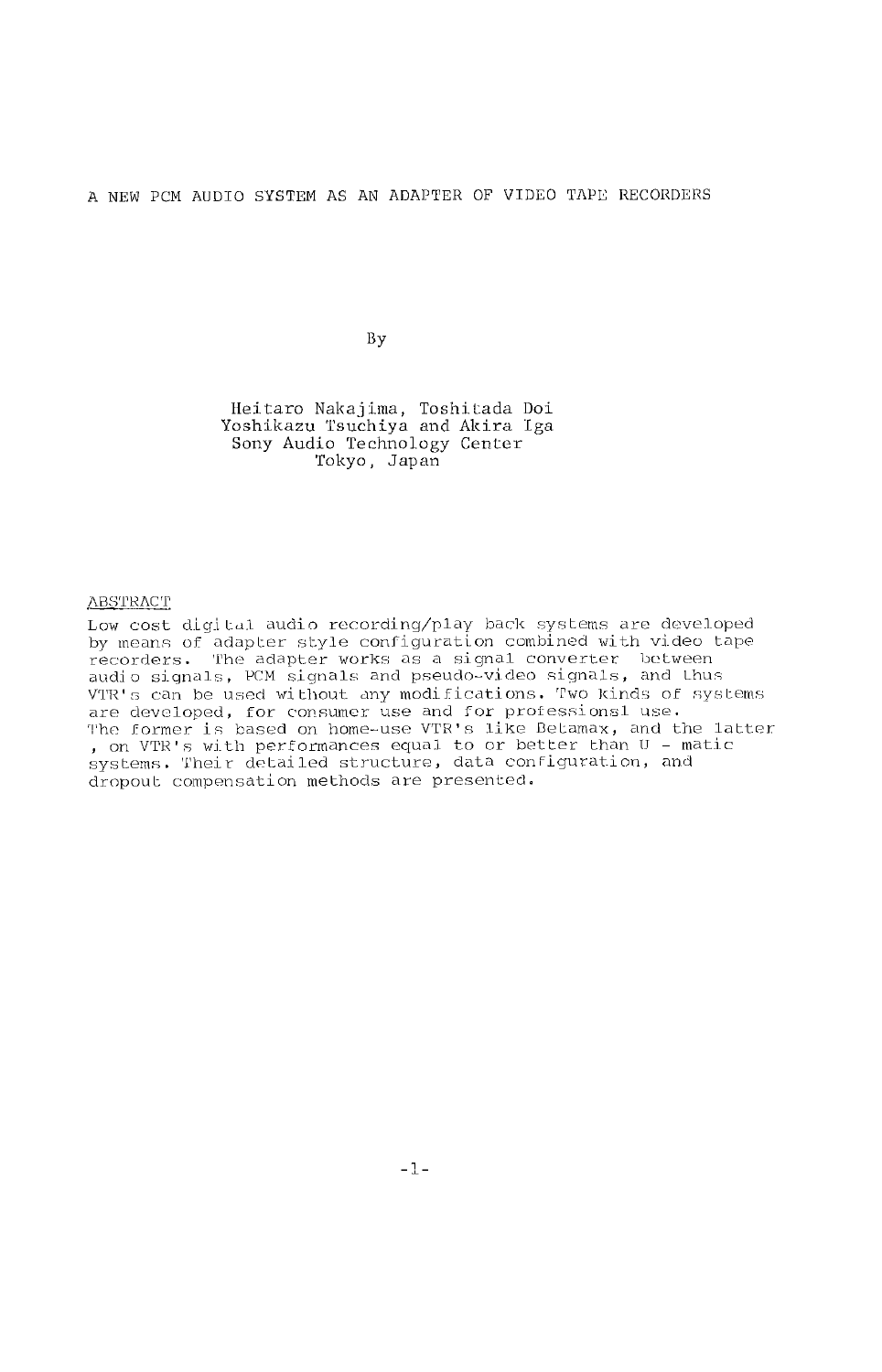#### L INTRODUCTION

It is well known that technical limi**t**ations of conventional analogue t**a**pe recorders can be solved by pulse code modulation techniques. Nevertheless, the most of digital audio recorders previously developed are restricted as experimental or in-house use and the **t**echnology has long been considered as too expensive to replace conventional analogue tape recorders.

This paper deals with a new system of digital audio tape recorders that is an adapter conbined with a video tape recorder, and is able to break through above cost problems  $[1]$ , $[2]$ , $[3]$ . The adapter works as a signal converter between audio signals**,** PCM signals and pseudo-video signals. Therefore, video tape recorders can be used withou**t** any modific**a**tions.

One of the poin**t**s **t**hat makes the system cheaper is the application of low cost casse**t**te-type video tape recorders, which have relatively poor characteristics in dropouts comparing to four head video **t**ape recorders used in previous digital audio machines  $[4]$ ,  $[5]$ . In order to solve that, effective methods for dropout compensation are developed.

Fig.1 and 2 show the picture of **t**he systems. PCM-1 (Fig.l) is designed for consumer use and to be used with Beta-max type VTR's. PCM-1600 (Fig.2) is for proffesional use and VTR's must have performances equal ho or better than U-matio systems**.** PCM-1 has been marketed since September 1977, and **t**he first lot of PCM-1600 was installed in April 19**7**8. Both are two channel systems and main specifica**t**ions are shown in Table 1.

#### Table 1.Main Specifications

|                                    | $PCM-1$                                     | PCM-1600                               |
|------------------------------------|---------------------------------------------|----------------------------------------|
| 1. Number of channels              | two                                         | two                                    |
| 2. Modulation system               | PCM system using standard NTSC TV signals   |                                        |
| 3. Sampling frequency              | 44.056 kHz                                  |                                        |
| 4. Transmission rate               | 1.726 Mbits/sec.                            | 3.5795 Mbits/sec                       |
| 5.Quantization                     | 13 bit compounded<br>3-polyqonal lines      | 16 bit linear                          |
| 6. Dynamic range                   | 85 dB                                       | 95 dB                                  |
| 7. Harmonic distortion             | $0.03$ %                                    | $0.03$ %                               |
| 8. Wow and flutter                 | Below the bound of measurement              |                                        |
| 9. Frequency responce              | $2Hz-20kHz + ldB$                           | 20Hz-20kHz $\pm 0.5$ dB                |
| 10. Dropout compensation<br>method | Interleave and CRCC<br>linear interpolation | Error correction<br>by cross word code |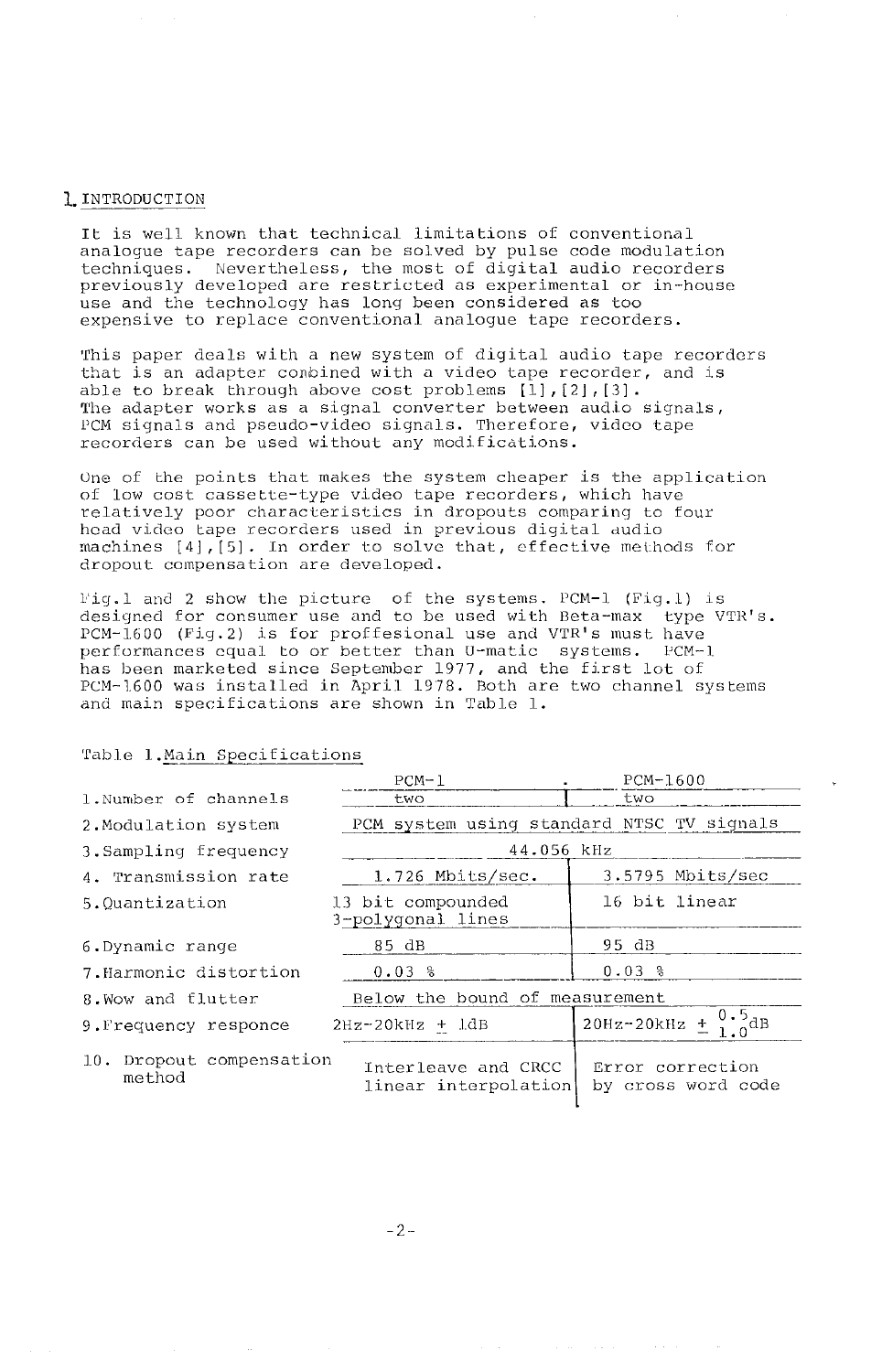#### 2.DROPOUTS ON MAGNETIC TAPES

Dropouts on magnetic tapes are mainly caused by scratches or small dusts which are made or sticked during the process of production or when being used. In order to design dropout compensation systems, statistical data of dropou**t**s must be obtained. Fig.3 shows an example of the distribu**t**ion of dropout length**,** while si**:**x rolls of tapes are sampled from different production lots, and are measured for one hour. The threshold of dropouts is assumed to be -20dBs and a interval be**t**ween dropouts shorter than 1**/**6 of horizontal video line is ignored and the dropout is considered to be continued at that point.

99.9% of dropouts are within three horizontal lines, but even<br>one chance in several hours, of making a noise by dropouts, one chance in s\_vera] hours**,** of making **a** noise by dropouts, can note for high performance digital and  $\eta$  high performance digital and  $\eta$  recorders. The corder section recorders of  $\eta$  and  $\eta$  and  $\eta$  and  $\eta$  are corders. The corder of  $\eta$  and  $\eta$  and  $\eta$  and  $\eta$  and  $\eta$ 

Fig.4 shows the variation in dropouts between production lots, that is more than ten times. The dropout compensation system must based on the variation of tape production and shipping test standards.

#### 3.PCM-1,A CONSUMER USE DIGITAL AUDIO UNiT

#### 3.1 Structure

rig.5 shows a biock diagram of the PCM-1. The structure is<br>completely separated into two sections, recording (upper part ) and play back ( **:**lower part ). Each main b]ock is explained below.

[ A**/**D block ] A itwelve bit linear A**/**D conver**t**er is time-shared by lef**t** and right signal cl\_nels, in addi**t**ion to that, one bit is used to control gain switchable amplifier ( 1:4 ). The bit<br>work5 as anexponent, and in total, thirteen bit compounded as ah exponent, and in total, thirteen bit compounded quantization with three polygonal lines is carried out.

[ Memory block \_n recording section ] S**t**atic RAM of 8K bi**t**s is used for the purpose of interleaving the data as we]] as time base compression for inter-dat**a** gap at vertical synchronizing pulses. Cyclic redundancy check code is added after the memory block.

[ Memory block in play back section ] The signal is sent into memory block after checking CRC code. The memory is consist of 16K bit static RAM and works as de-interleaver, time base expansion for inter-data gap, and time base correction for jitter compensation.

[ D**/**A block ] Similar to A**/**D block, a twelve bit linear D**/**A converter is time shared, and a gain switchable amplifier is used for nonlingar decoding. Analogue circuit of linear interpolation is added for dropout compensation.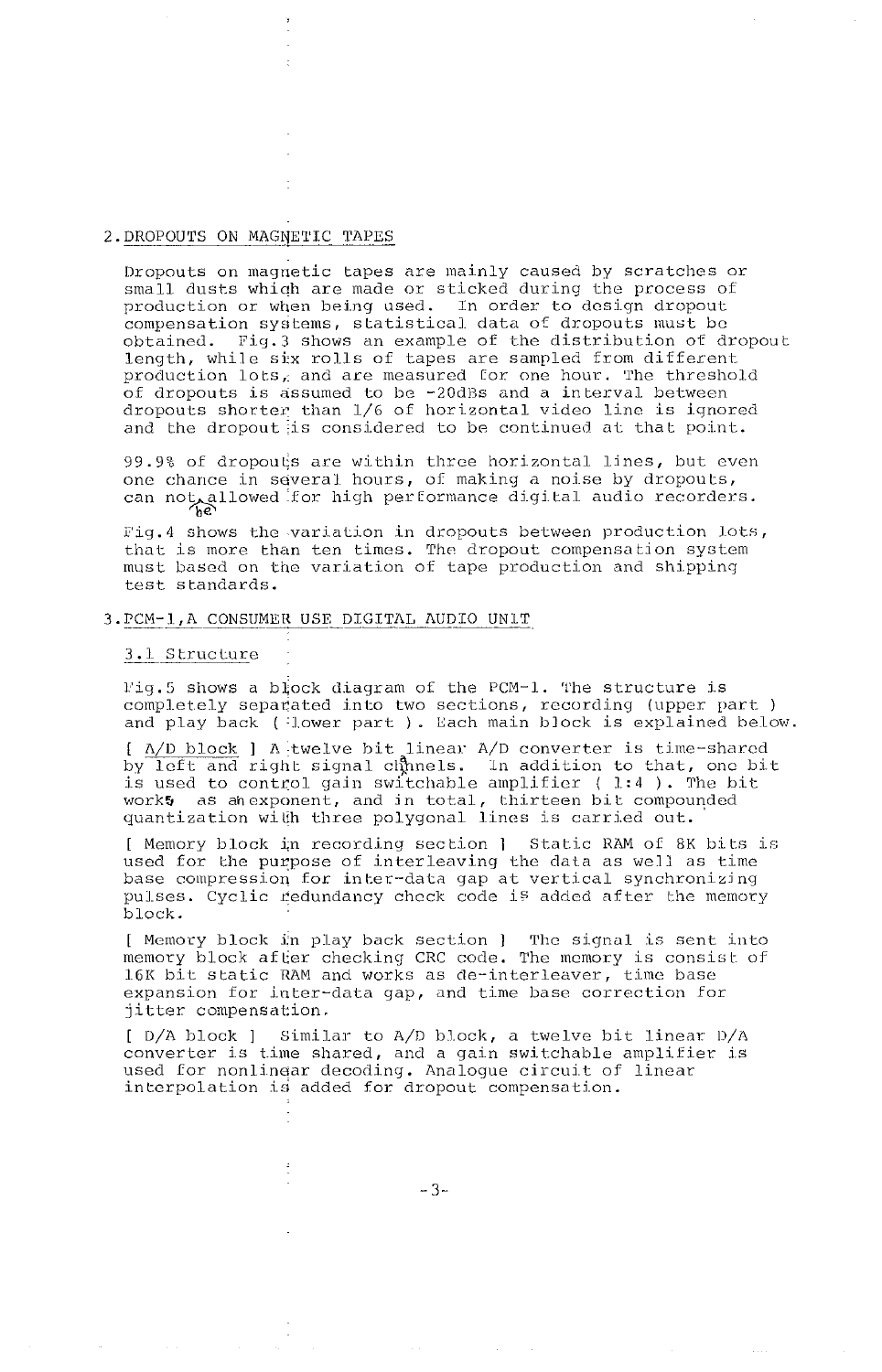#### 3**.**2 Data Configuration

Fig.6 (a), (b) show the data configuration on a horizontal line<br>and even/odd field line of pseudo-video signals, where lette even/odd field line of pseudo-video signals, where letters L and R mean 13 bit informa**t**ion data for left and right channel respectively, and subscript represents its da**t**a sequence. Odd numbers of data are not shown in Fig.6 (a). They are put in another horizonta] line, by interleaving. CRC means 16 bit cyclic redundancy chock code. Inter-data gap shown in Fig.6 (b) is 17.5 horizontal lines in average, which is necessary for vertical synchronization, head switching and to put in data control signals such as automatic detection of emphasis or address code for editing.

#### 3**.**3 Dr\_out Compensation Method

Fig.7 shows the interleave system of PCM-i, where numbers in the frame represent the sequence of 26 bit word which includes both channels. One field consists of eight interleave bJocks. Thc first to the seventh interleave block include 92 words, while the 8th**,** 91 words. The interleave is carried out by sending even and odd n**u**mber separately.

CRCC is added in each horizontal line to detec**t** dropouts**.** Consequently, a dropout within 46 words ( or 15 horizontal lines ) can be compensated by linear interpolation method, while any o**t**her error is not permitted in the corresponding "better half" words.

#### 3.4 Characteristics

Several characteristics of PCM-1 are shown below, comparing with high performance analogue tape recorder with two tracks and ]5 inches**/**sec, speed. Fig. 8 compares the frequency responce and the dynamic range of PCM system with that of a conventional tape recorder. The characteristics of the PCM system do not depend more or [tess on frequency or on level of signals.

Moduration noise on even the best machines tends to produce tho result indica**t**ed in Fig.9 (b). The PCM sys**t**em is, however**,** Jlmnune to modulation effects due to the mechanics of the tape system.

The dramatic difference between the d**.**istortion products in**t**roduced in the conventional recording process, and in the PCM system are indicated in Fig.10 and 11.

Fig. 12 shows the difference in low frequency square wave characteristics between two systems.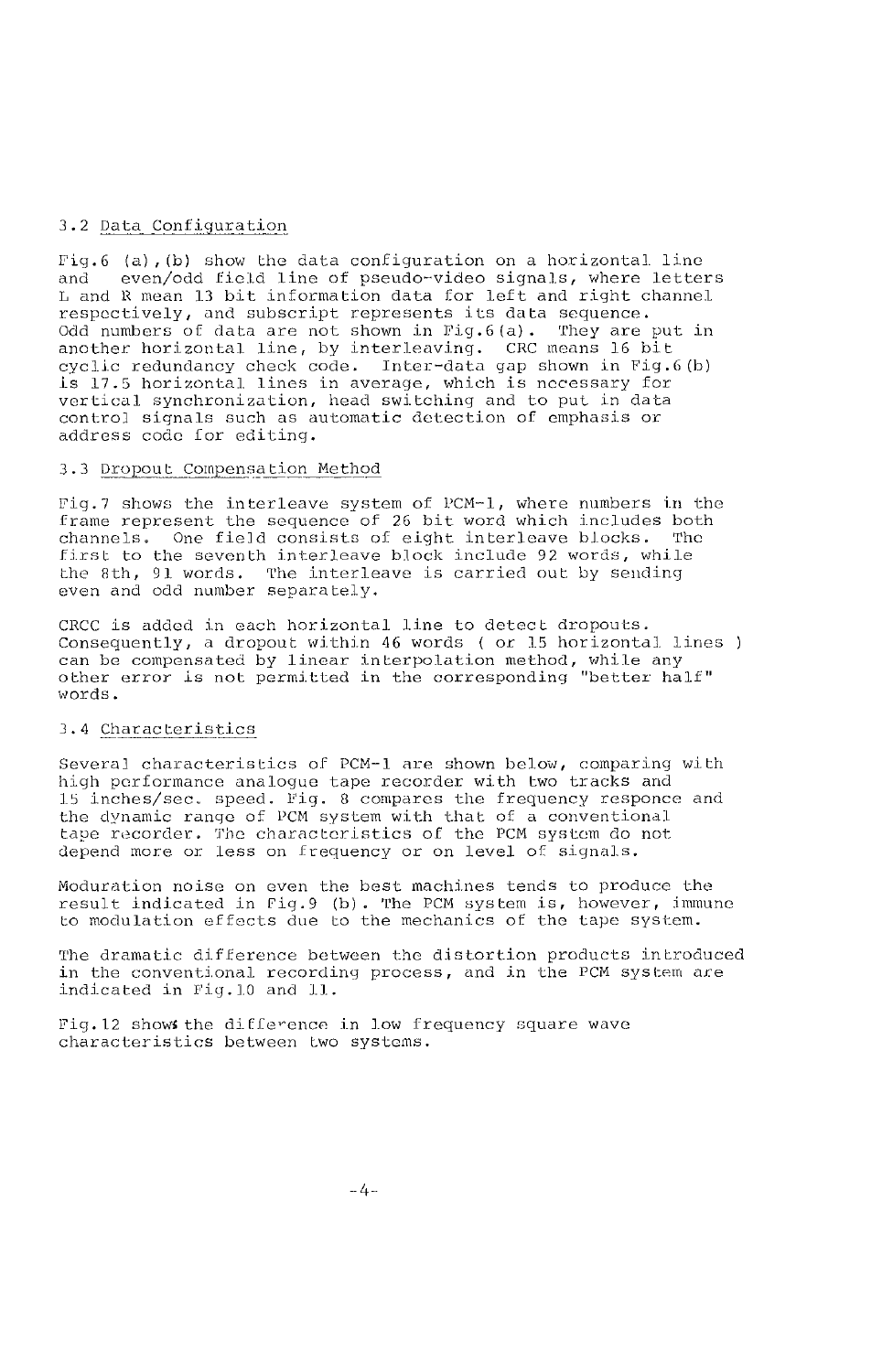#### 4.PCM-1600, A PROFESSIONAL USE DIGITAL AUDIO UNIT [2]

#### 4.1 Structure

Block diagram is similar to Fig. 5, but digital in**/**out put terminals are added, and A**/**D and D**/**A blocks are different. A**/**D and D**/**A converters are 16 bit linear and used for each channel separately.

Instead of CRC block in Fig.5, encoder and decoder blocks of "Cross Word Code" [7],[8] are added.

#### 4.2 Dropout Compensation Method

A new error correcting code named " Cross word Code " is develope especially for digital audio tape recorders  $[7]$ ,  $[8]$ , and a type Ct(12,6) is adopted in PCM-1600. Some parameters and features of Ca (12,6) are listed up in Table 2. Burst error correctability of the code is 1.33 times longer than Reiger's bound [9].<br>This ability exceeding theoritical limitation is achieved at the<br>expence of allowing the probability of miss correction at most<br>2<sup>-16</sup>. The optimum code in the sense o bit different from that in theory, but a balance is important between the probability of errors exceeding the correctability of the code, and the probability of miss correction when errors are within its correctability.

The code is effective both for burst and random errors. If errors exceed the correctability of the code, minimum numbers of words are renounced so that interpolation can be easily carried out. While in the case of conventional block code, the whole block must be renounced, or even miss correction is not protected at all.

Fig.13 shows the diagram of cross word code block, interleave block and data configuration on pseudo-video signals, where L and R are 16 bit data words of both channels and the subscript is data sequence, and C is 16 bit check word.

| Table 2 | Cross Word Code $C_1(12,6)$ |  |  |  |
|---------|-----------------------------|--|--|--|
|         |                             |  |  |  |

| *Block size                                  |                                                                                                          | 12 words                                                                          |                                |
|----------------------------------------------|----------------------------------------------------------------------------------------------------------|-----------------------------------------------------------------------------------|--------------------------------|
| *Information words 6 words                   |                                                                                                          |                                                                                   |                                |
| *Check words                                 | 6 words                                                                                                  |                                                                                   |                                |
| *Burst error correctability 4 words          |                                                                                                          |                                                                                   |                                |
| *Random error correctability ( full decode ) |                                                                                                          |                                                                                   |                                |
| *Check matrix                                | l word error 100%<br>2 word error 100%<br>3 word error 46.8%<br>4 word error 15.8%<br>5 word error 7.6 % |                                                                                   |                                |
|                                              |                                                                                                          |                                                                                   |                                |
|                                              | Н                                                                                                        | 110000 100000<br>001100 010000<br>000011 001000<br>101010 000100<br>010101 000010 | Information words. Check words |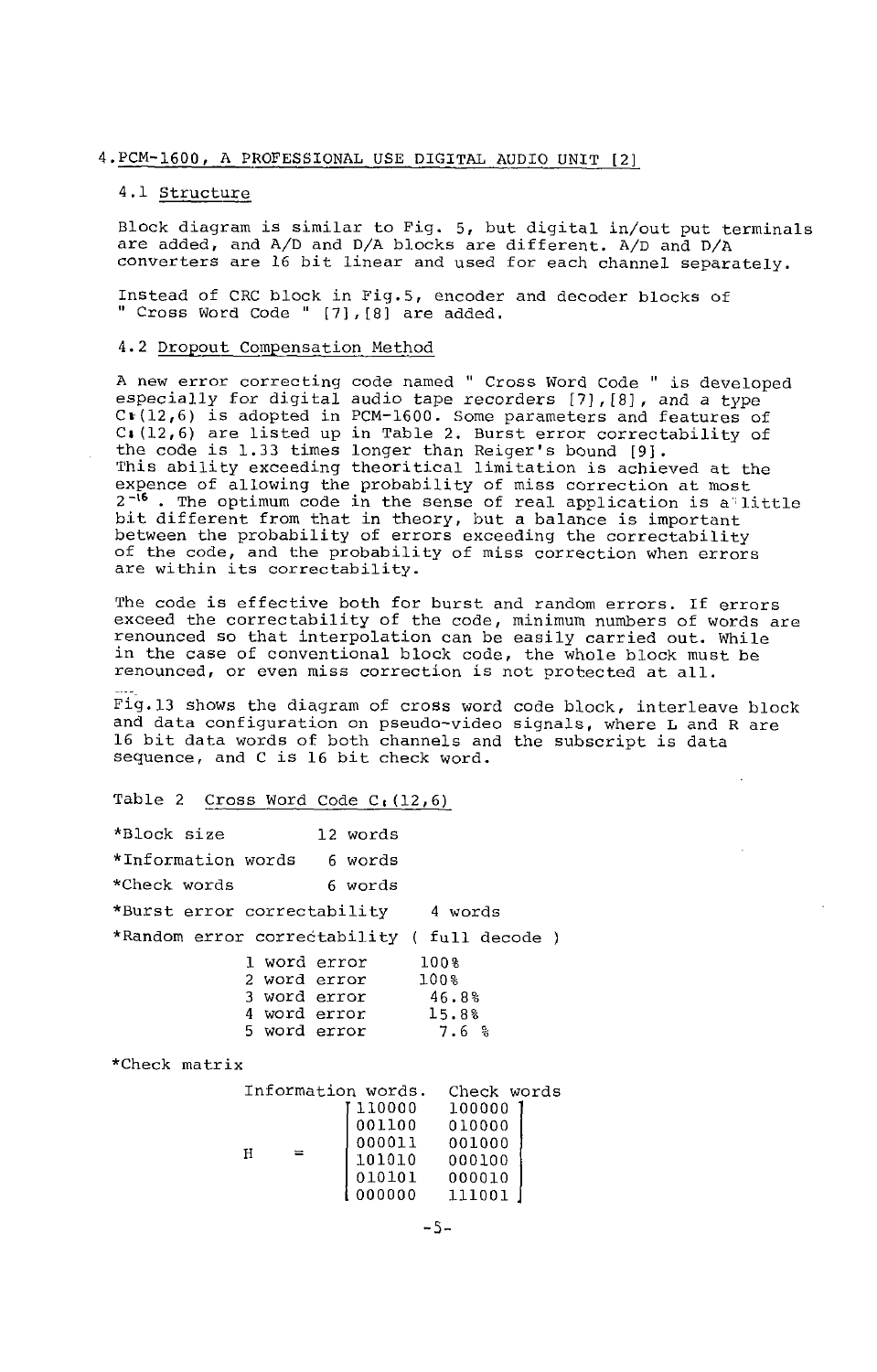By vir<sup>ture</sup> of interleave, burst errors within 2240 bits or 10.7 horizontal lines can be completely corrected in an interleave block, and burst errors within 4480 bits can be compensated by one word interpolation.

5.CONCLUSION

So far we have described a new PCM audio recording**/**reproduction system as an adapter of video tape recorders, which is the first digital audio recorder in the world ever produced in large quantity. This kind of configuration has the following advantages.

- (1) The system is very economical. An adapter costs only \$2000 and this will be **g**reatly reduced within a few years. Any VTR including old fashioned black and white machines, can be used. One VTR is usable both for video and high-fi a**u**dio. This is economically attractive for consumers and for broadcasting companies.
- (2) Various systems developed for VTR, can be used for digital audio systems. This includes editing machines, synchronized playback machines**,** remote control systems**,** and SMPTE coder**/**decoders. PCM recording or playback synchronized with videp or another PCM system can be easily carried out.
- (3) Existing transmission systems and distribution networks for video signals can be used for digital audio signals without any modifications.
- (4) There is a possibility of PCM broadcasting over ordinary TV channels using existing facilities. No technical problems are expected.

In closing this article, we would like to tender sincere gratitude to Messrs. T.Ohtsuki**,** S.Kazami**,** K.Odaka**,**T.Y**o**k**o**ta,N.Yasuda and H.Masaoka of Sony Audio Technology Center for their contributi in development of the systems, and also to Messrs. M.Nagami,I.Tamaki, and T.Yoshimochi of Sony Corp. for their supervision in planning.

-6-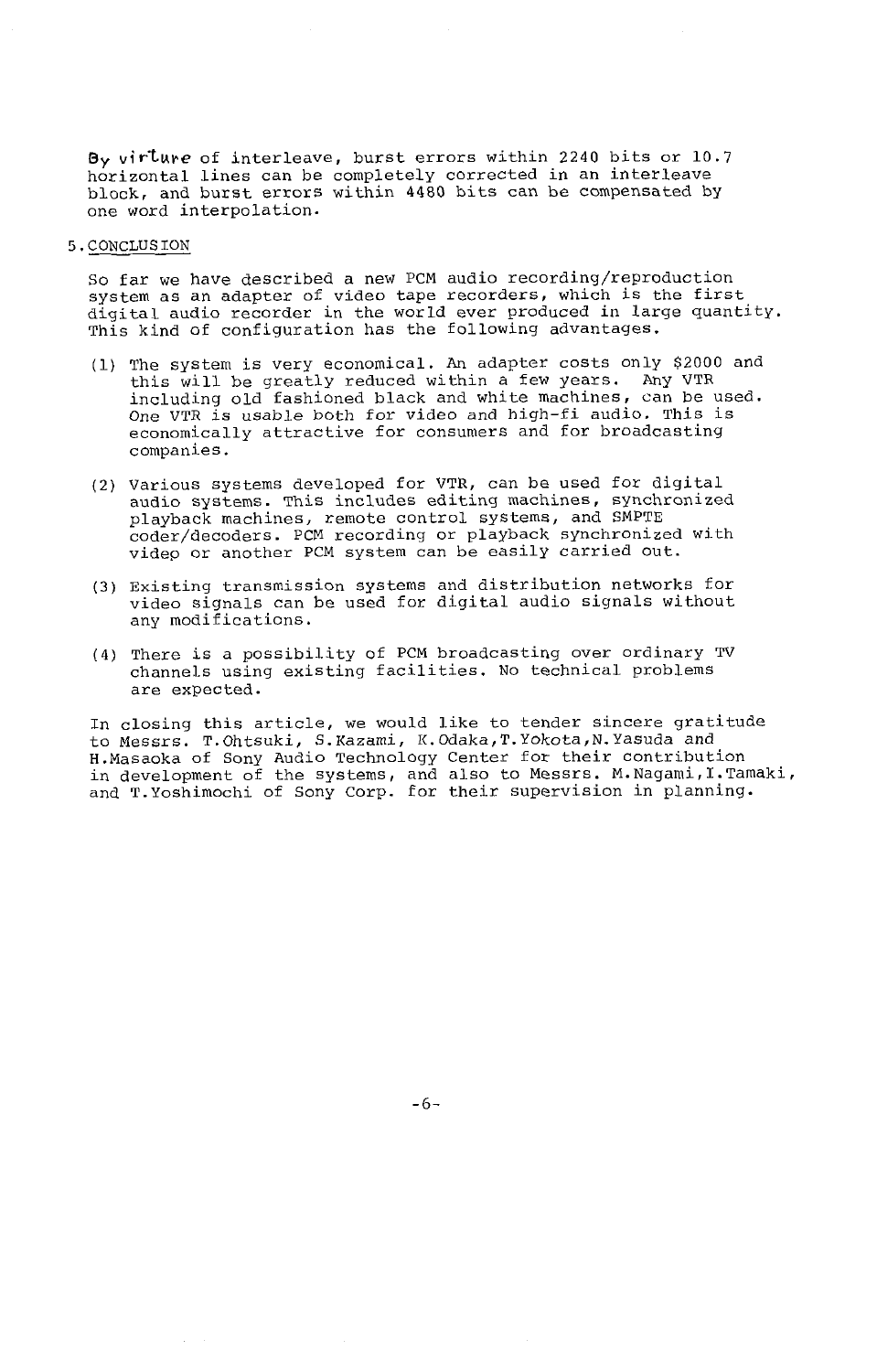#### 6.REFERENCES

ł.

- [1]A. Iga. et.al. "A Consumer PCM Audio Unit Connectable to Home-use Video Tape Recorders ", ASJ Conf. No.3-2-9, Oct. 1977
- [2]Y.Tsuchiya, et. al. "A Professional PCM Audio Unit Using Error Correcting Code ", ASJ Conf. No.3-2L10,Oct.1977
- [3]T.Doi, et.al. " On Several Standards of Forms for Converting PCM Signals into Video Signals ", TG of Magnetic Recording, TG MR 77-24 (1977-11), IECE Japan, Nov. 1977
- [4]H.Iwamura,et.al. "Pulse Code Modulation Recording System" J.AES, Vol.21, 7, pp535-549, Sep. 1973
- [5]T.Anazawa, et.al. " Improved PCM Recording System ",AES 56th Conv., No.1206(FS), Mar. 1977
- [6]A. Iga,et+al. "A Measurement Method of Dropouts of Audio PCM Recorders ", ASJ Conf. No3-2-12, Oct. 1977
- [7]T.Doi, "A Class of Error Correcting Code for a Transmission System with High Error Rate ", ASJ Conf. No3-2-14, Oct. 1977
- [8]T.Doi**,** "A New Error Correcting Code ( Cross Word Code ) for PCM Audio Recorders ", 1978 IECE Conv., S-13-11, Mar.1978
- [9]S.H.Reiger, " Codes for the Correction of Clustered Errors "**,** IRE Trans. IT-6, p16,1960

 $\mathcal{A} \subset \mathcal{A}$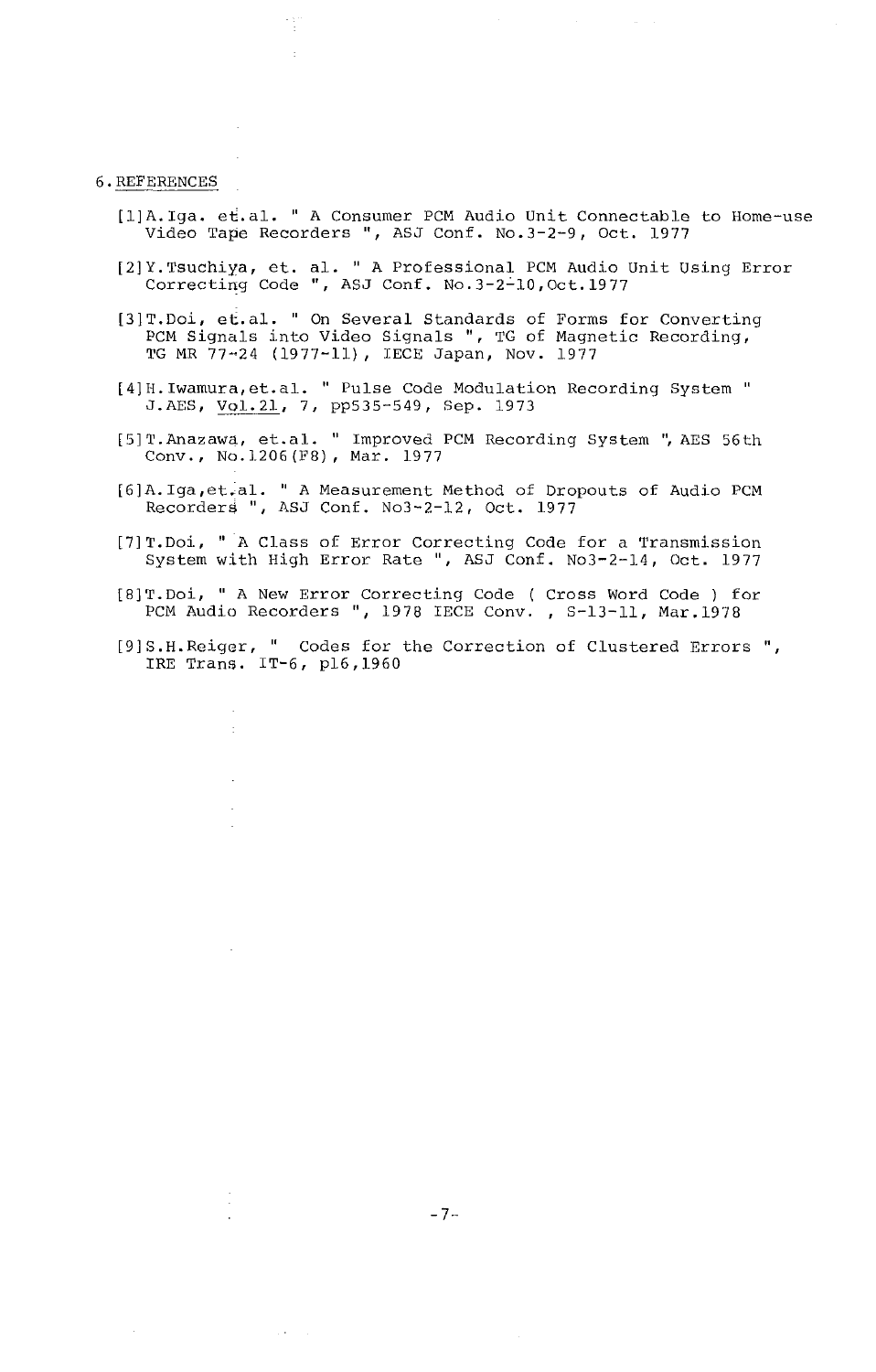

Fig. 1 PCM-1 and a VTR (Betamax)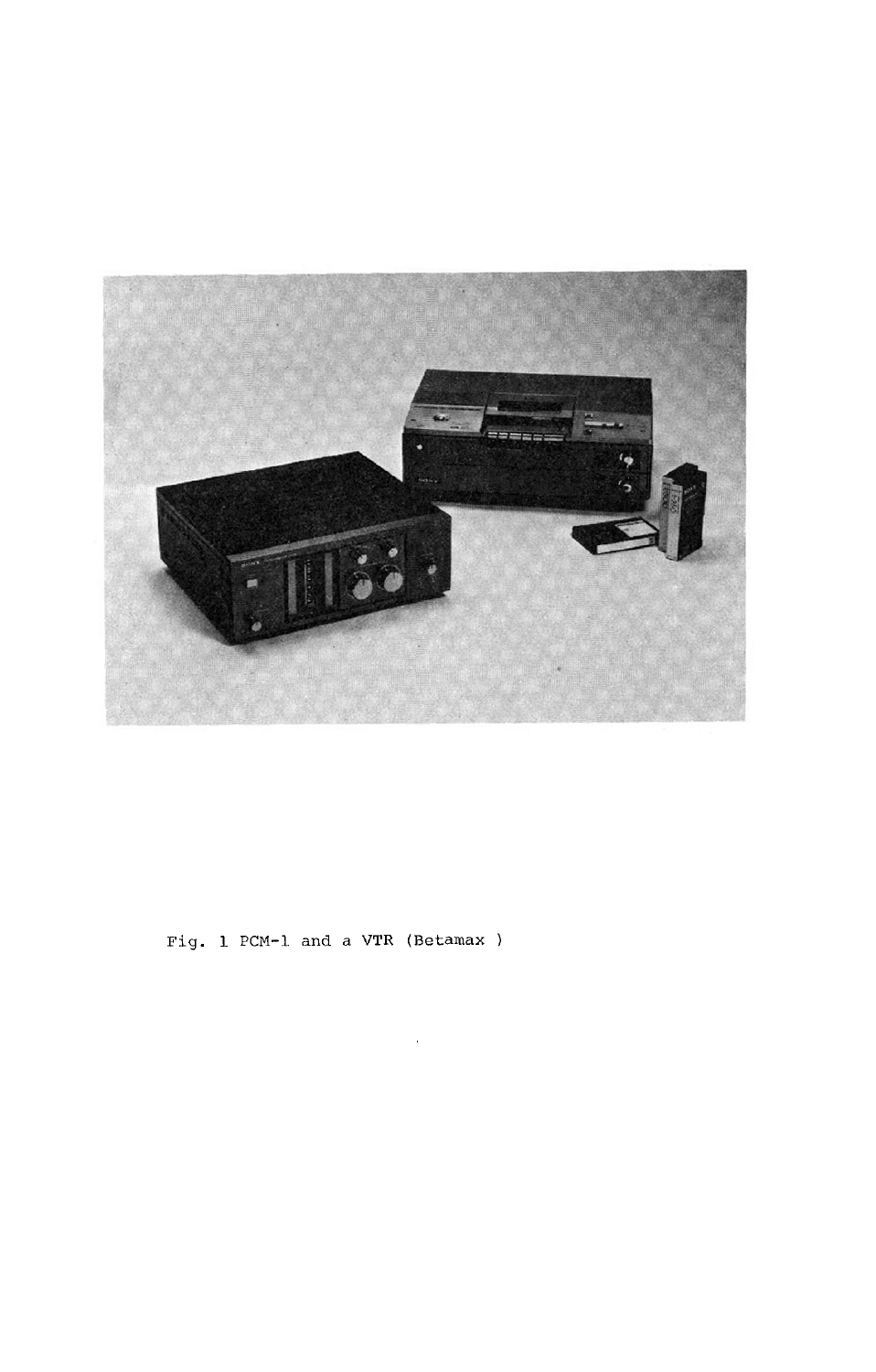

Fig. 2 PCM-1600 and a VTR ( $U$ -matic)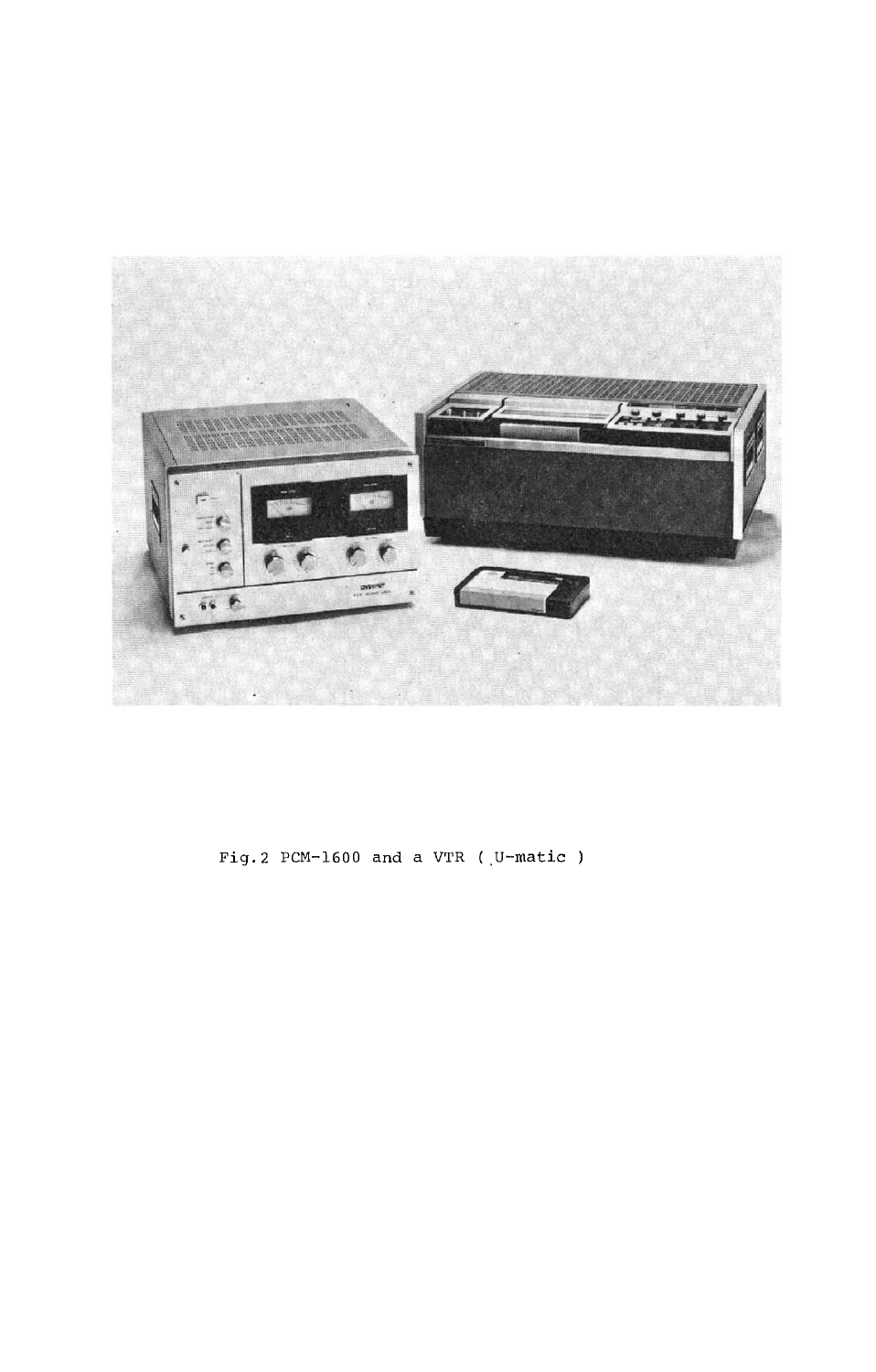|                                | Total nos.                                          |                                       |  |
|--------------------------------|-----------------------------------------------------|---------------------------------------|--|
| Dropout                        | of<br>dropout                                       |                                       |  |
| Length                         | 6r <sub>0</sub> 11s<br>(1hr.x                       | Frequency                             |  |
| Η.<br>ż                        | T<br>2<br>5<br>Ō                                    | 9<br>5<br>0.6<br>4                    |  |
| н<br>н                         | 3<br>ł<br>7                                         | 0.2<br>4<br>ı<br>9<br>7               |  |
| н<br>н                         | ı                                                   | 4<br>ţ<br>0.0                         |  |
|                                |                                                     | ı<br>0.0<br>ı                         |  |
|                                | 93279<br>$\begin{array}{c} 9 \\ 5 \\ 1 \end{array}$ | 03<br>.0<br>O                         |  |
| 2 H                            |                                                     | 0<br>I<br>0.0                         |  |
| スマー<br>н                       |                                                     | 0<br>0<br>0.0                         |  |
| 2금<br>2 술H                     |                                                     | O<br>$\mathbf 0$<br>0.0               |  |
| 3<br>н<br>2 <sub>3</sub><br>Ή  | 4-345321-1                                          | 35126432<br>0<br>$\mathbf 0$<br>0.0   |  |
| 3<br>$3 - 1$<br>ન્મ<br>۲       | 1251937731243                                       | 40887824965562<br>$\circ$<br>0<br>0.0 |  |
| 긓<br>ą.<br>35                  |                                                     | o<br>J<br>0.0<br>0                    |  |
| 35<br>н                        |                                                     | 0.0<br>0<br>0<br>0                    |  |
| 4 ÷ H                          |                                                     | 0<br>ł<br>o.o<br>Ω                    |  |
| 술<br>н                         |                                                     | ľ<br>Ō<br>О<br>Ω<br>$\Omega$          |  |
| 5н<br>45<br>н                  |                                                     | 0<br>.0<br>Ω<br>0<br>ი                |  |
| ちざけ<br>н                       |                                                     | o<br>Ω<br>0<br>Ω<br>.0                |  |
| 5 ና ዘ<br>5                     |                                                     | 4<br>$\circ$<br>0<br>0.0<br>0         |  |
| 6н<br>55 H                     |                                                     | 9<br>00<br>0.0<br>$^{\Omega}$         |  |
| $6\frac{1}{5}$<br>Б<br>н<br>۰H |                                                     | 6<br>0.0<br>$^{\circ}$<br>Ω           |  |
| 6言<br>6雪片<br>н                 |                                                     |                                       |  |
| 63<br>Ή<br>н                   |                                                     |                                       |  |
| 7 з<br>7 н                     |                                                     |                                       |  |
| าร์<br>ፕ⊰⊱ዘ<br>н               |                                                     | 0.0000<br>2                           |  |
| 香片<br>8<br>н                   |                                                     | $\overline{c}$<br>0.0000              |  |
| g÷<br>Χ<br>н<br>н              |                                                     |                                       |  |
| 8-5<br>Η                       |                                                     |                                       |  |
| н<br>ς.<br>٠н                  |                                                     |                                       |  |
| የቴዘ                            |                                                     | 0.00002                               |  |
| 平和<br>10 н                     |                                                     |                                       |  |
|                                |                                                     |                                       |  |
|                                |                                                     | n                                     |  |

Fig.3 : Distribution of dropout

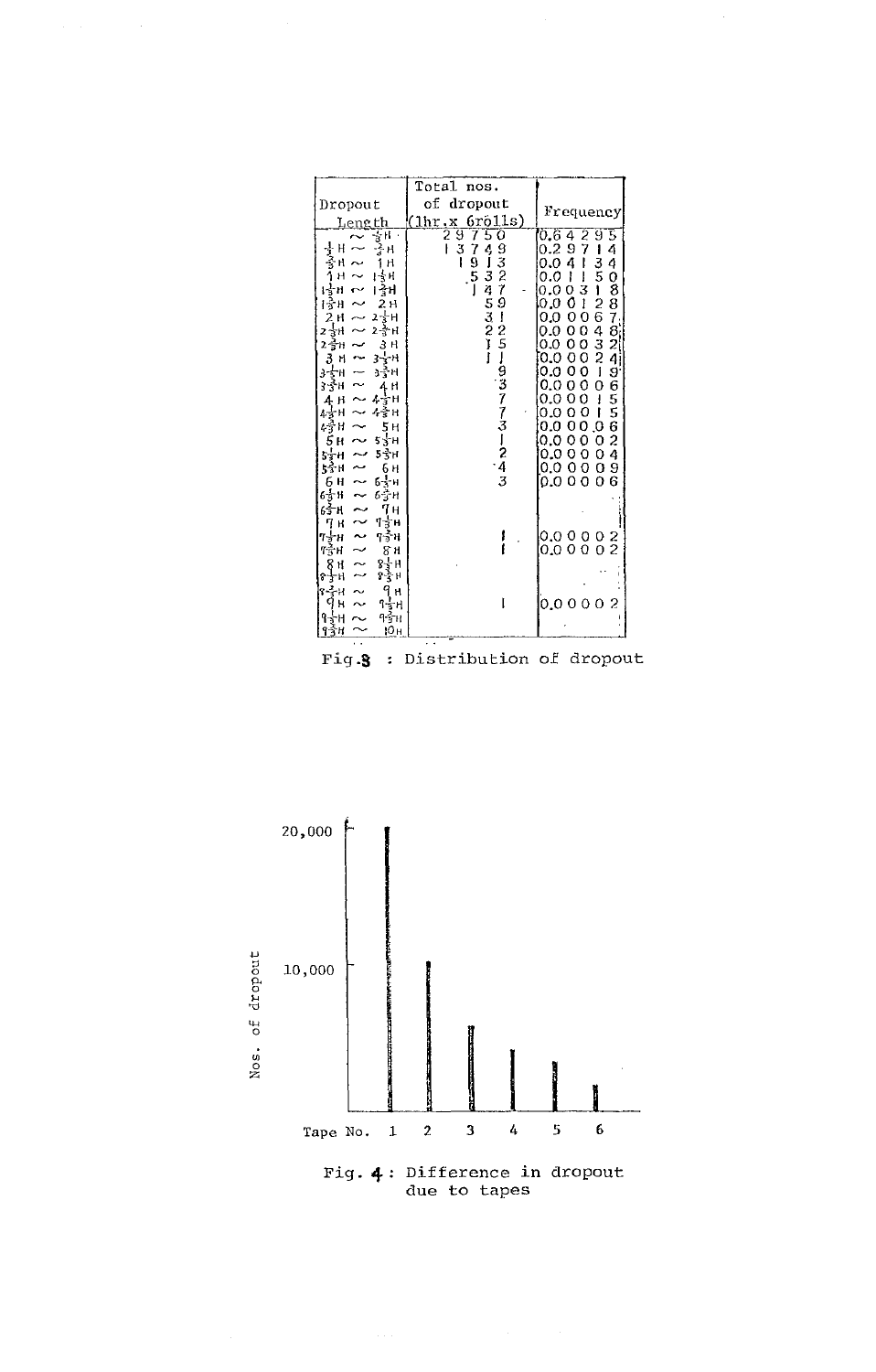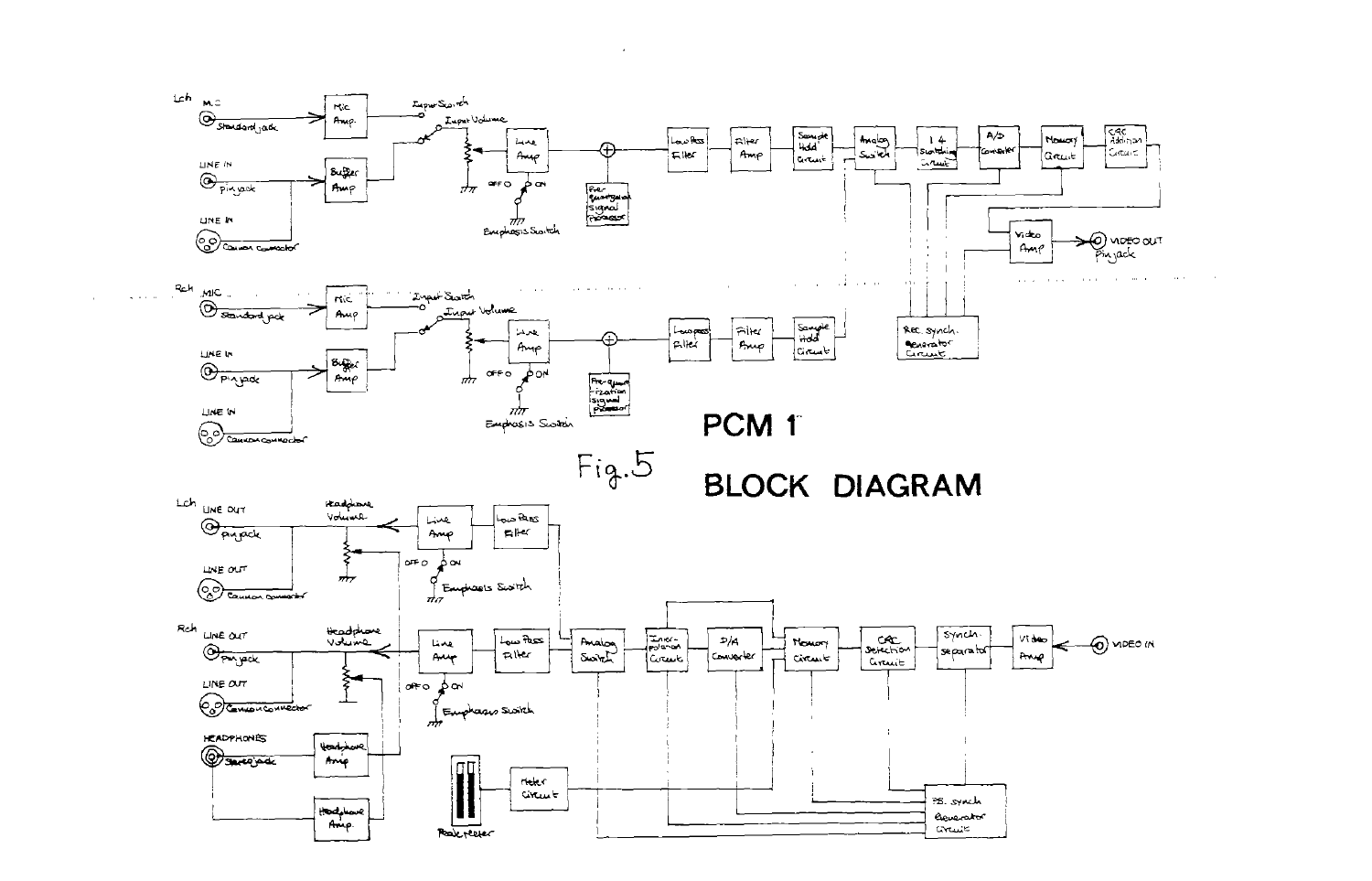

Fig.6 Data Configuration of PCM-1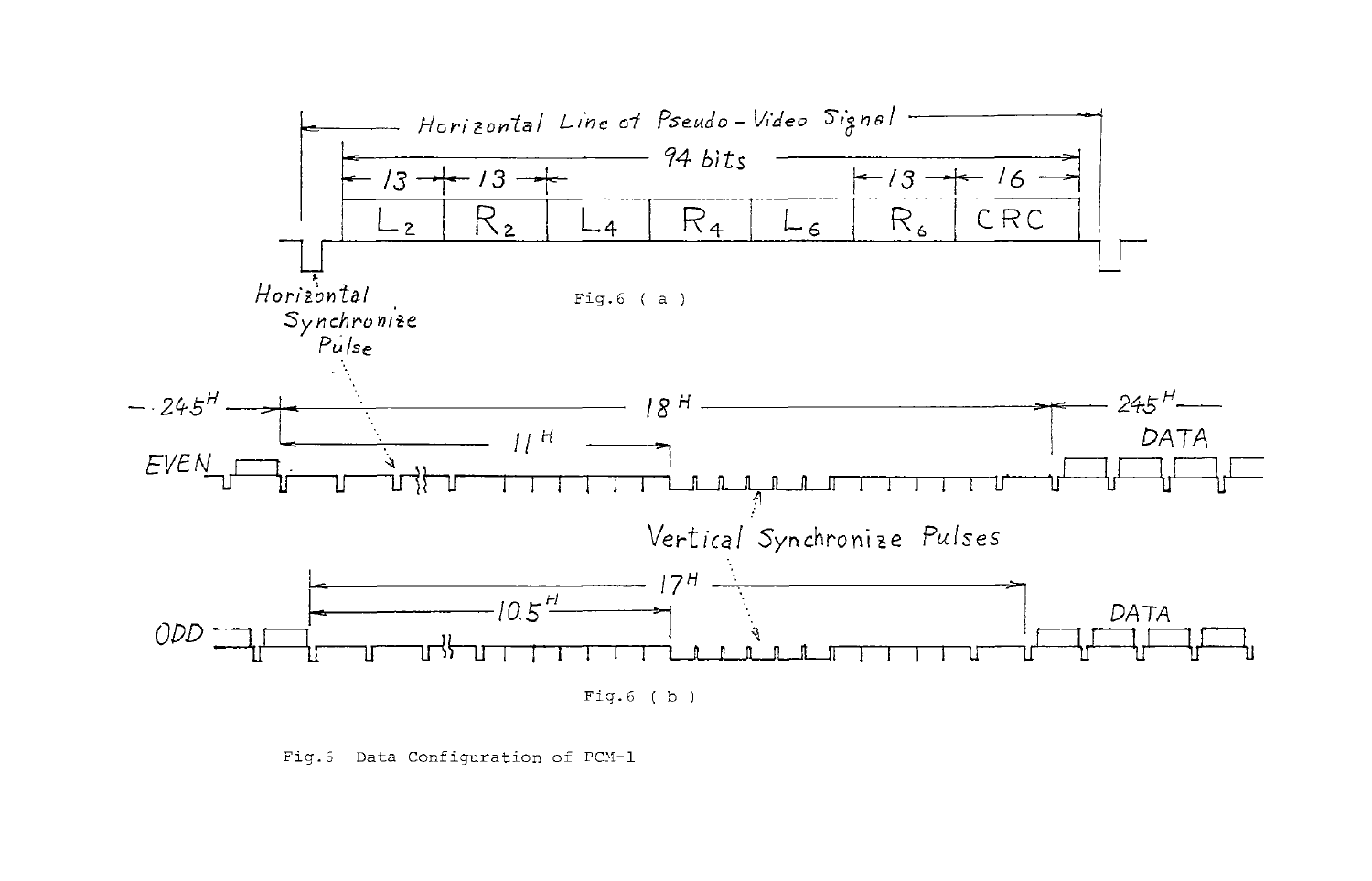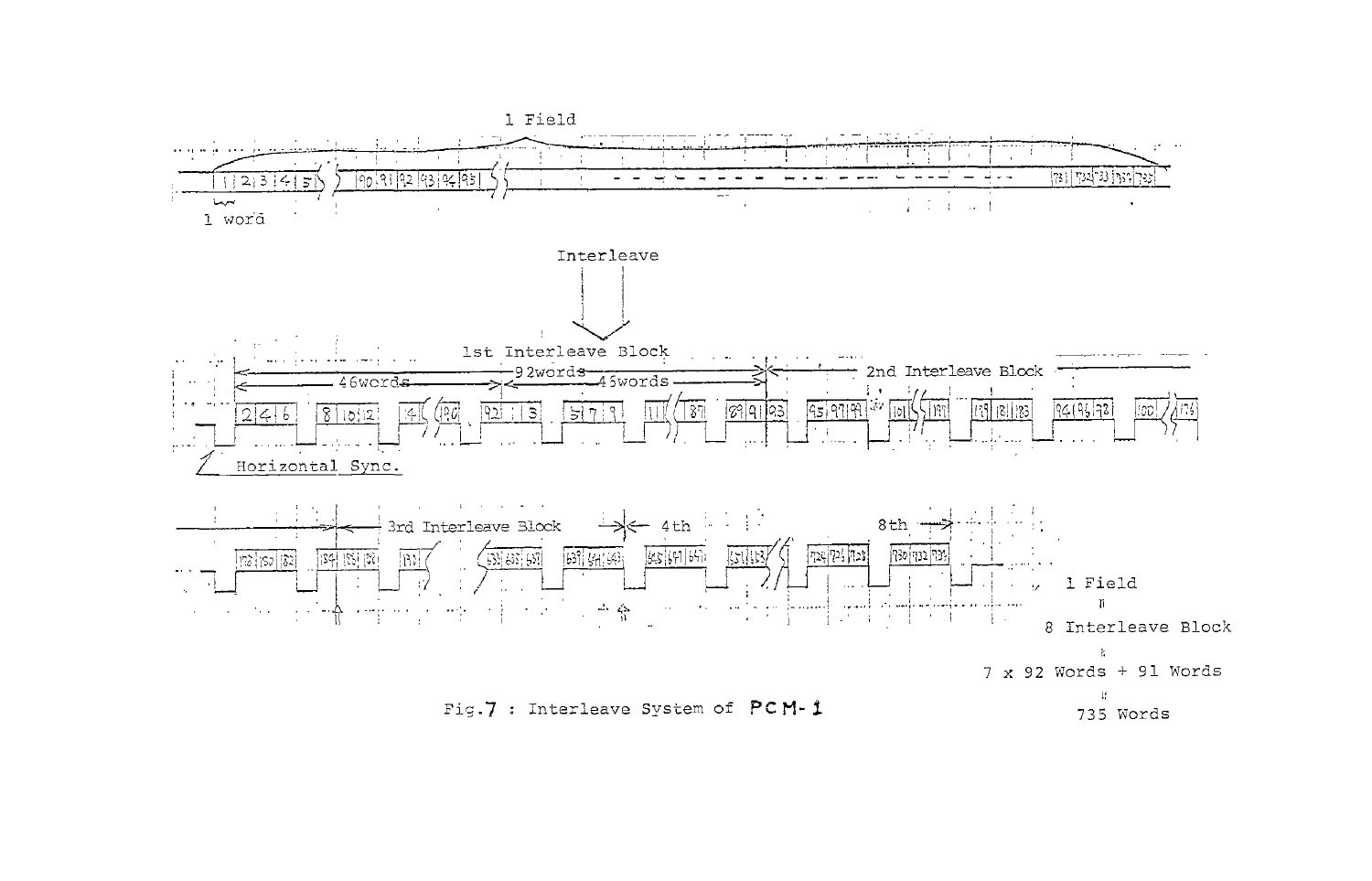

Fig.8 Dynamic Range and Frequency Responce



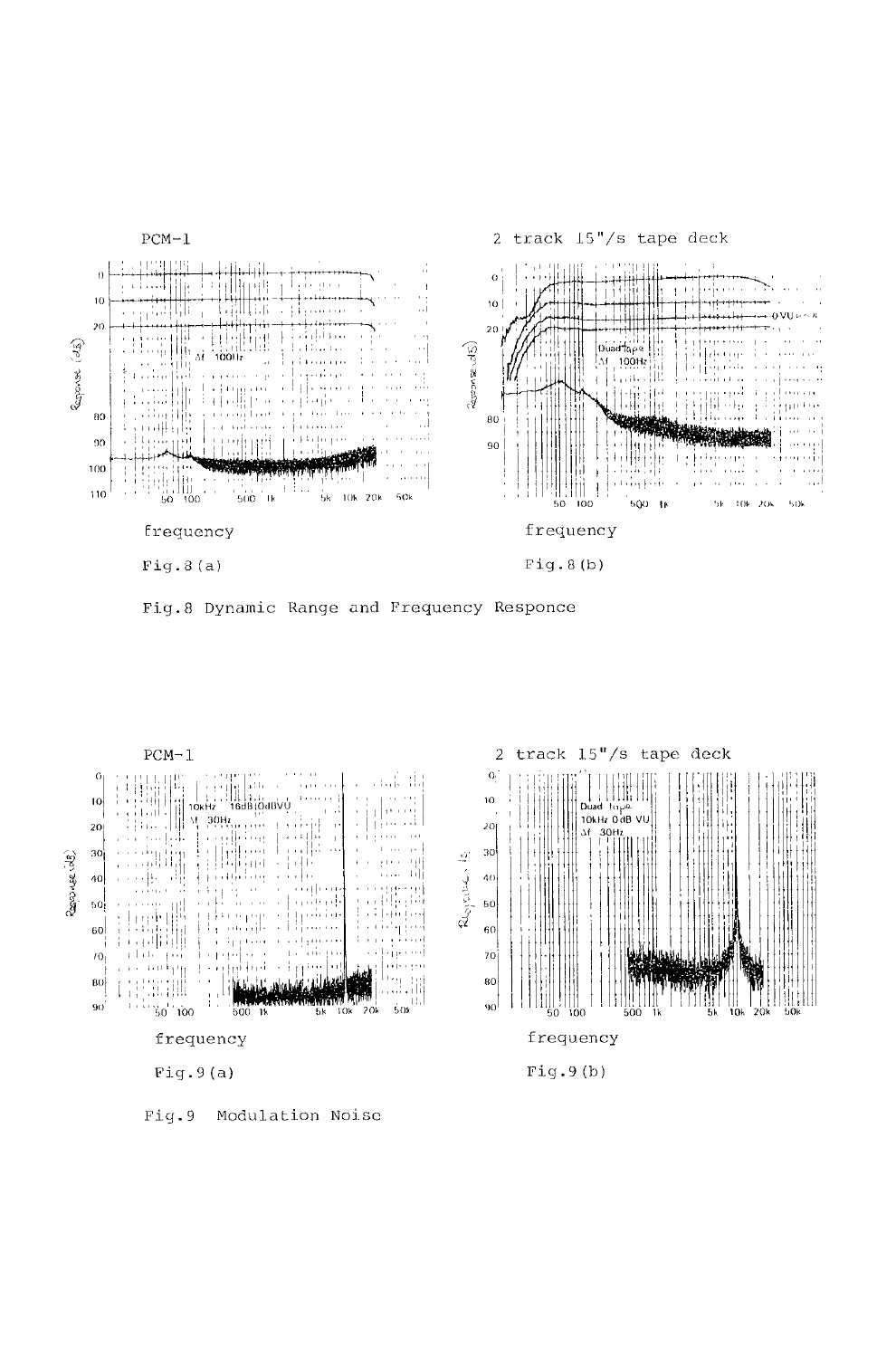





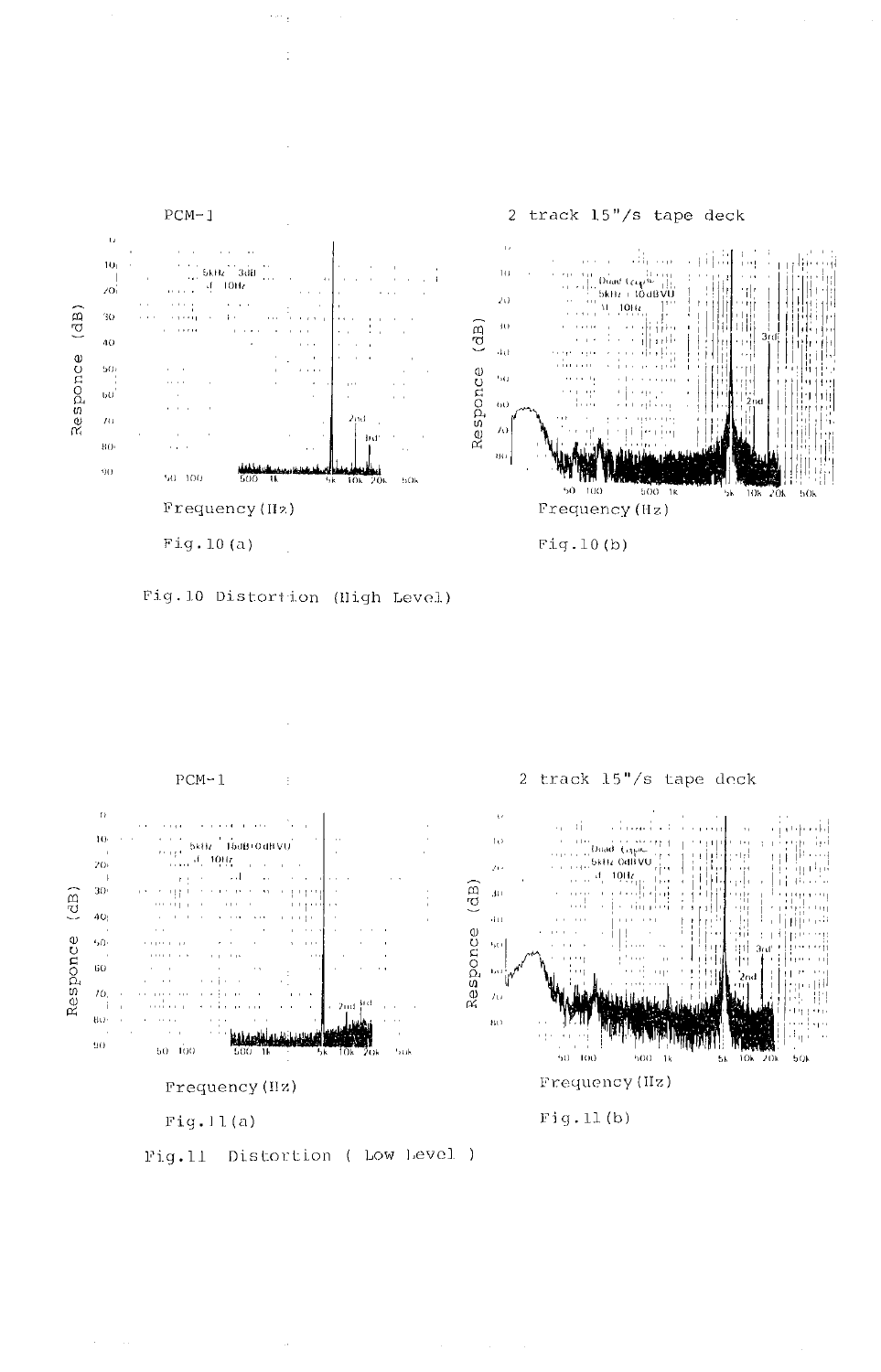



Pig.12(a) Pig.12(b)

Fig**.** 12 Square Wave Responce ( 100 Hz )